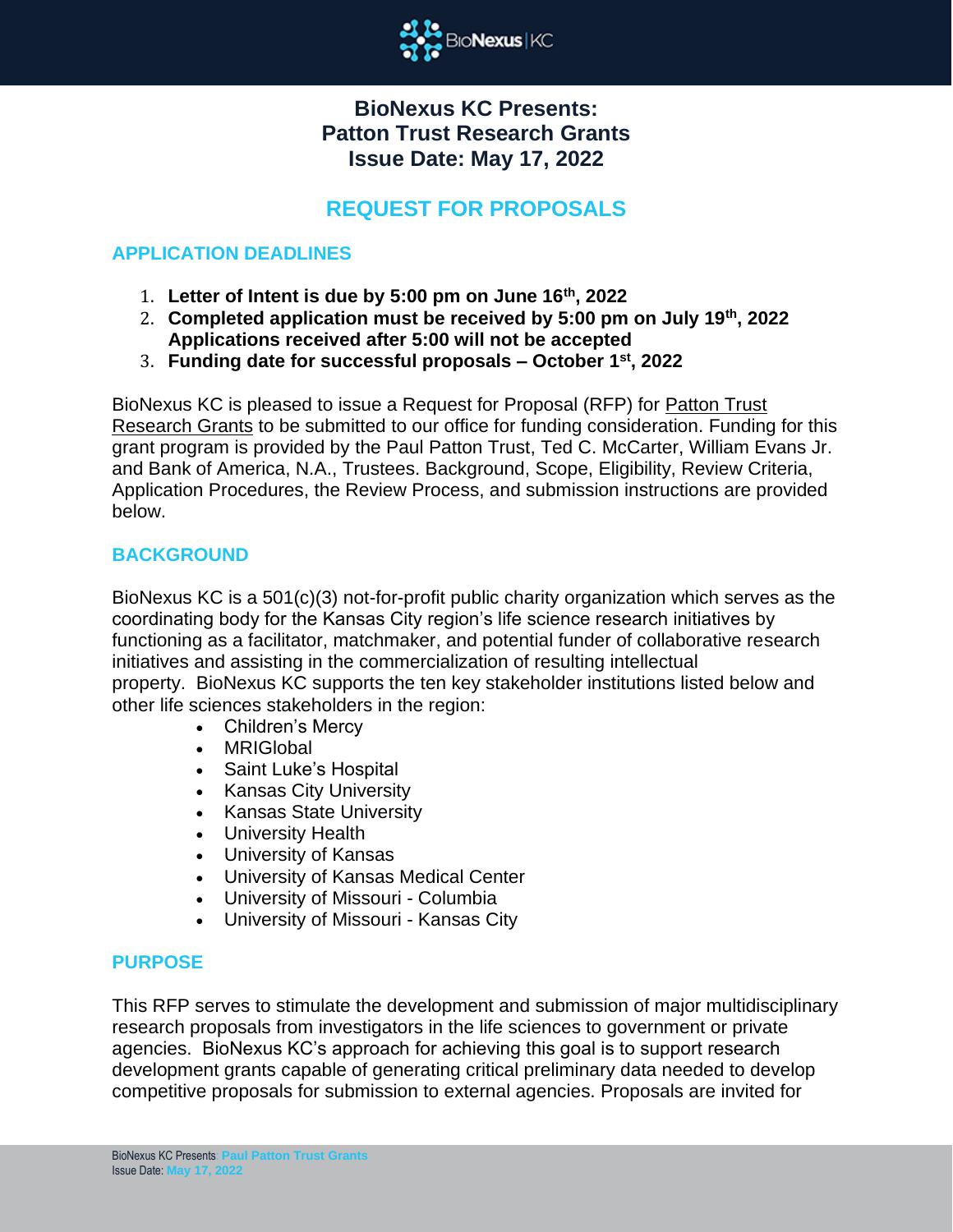

multidisciplinary collaborative research development grants consistent with the scope of this specific RFP. Awards are limited to \$50,000 for one year and are intended to exploit investigator and facility strengths leading to highly competitive proposals directed toward future external funding. The number of awards will be subject to available funds.

# **ELIGIBILITY**

**All** *full-time* **researchers at BioNexus KC key stakeholder institutions** are eligible to submit proposals in response to this RFP. Proposals including evidence of interinstitutional collaborative research are preferred for this funding program, but not an absolute requirement. A lead stakeholder institution must be identified, and the Principal Investigator must be from that institution. Additional investigators should be listed as coprincipal or collaborating investigators.

### **SCOPE**

*Patton Trust Research grant proposals must be specifically focused on the genetic basis of diseases that predominately affect children* and clearly identify how the research team intends to generate critical preliminary data needed for future proposal submissions to external agencies. Proposals consistent with this theme are encouraged.

### **REVIEW CRITERIA**

- 1. Proposals must document specific evidence of inter-institutional collaborative research (when present) to be considered for review.
- 2. Proposals must address an important and relevant question(s) related to the **SCOPE** of this RFP listed herein.
- 3. Proposals should describe how the proposed grant support will facilitate the development and submission of a proposal(s) seeking external funding from government and/or private agencies. The long-term expectations regarding the institution's extended research programs and potential for expanded research in related areas of research should also be articulated.
- 4. Merit review criteria are essentially the same as those used by Federal granting agencies such as NIH and NSF. Criteria include scientific and technical significance, innovation, approach, and likelihood of success of achieving external funding.
- 5. Qualifications and research experience of the Principal Investigator, Co-Principal Investigators and collaborating investigators are important considerations.
- 6. Proposals must present a realistic assessment of the scope of work proposed for the one-year period of funding.
- 7. Appropriateness of the proposed budget. Upon receipt, proposals will undergo an administrative review to assure compliance with submission requirements and that appropriate institutional signatures and assurances were obtained. Proposals will be evaluated for scientific and technical merit and assigned NIHtype priority scores. Upon receipt of peer review scores, the proposals will be ranked and submitted to BioNexus KC's President who subsequently will present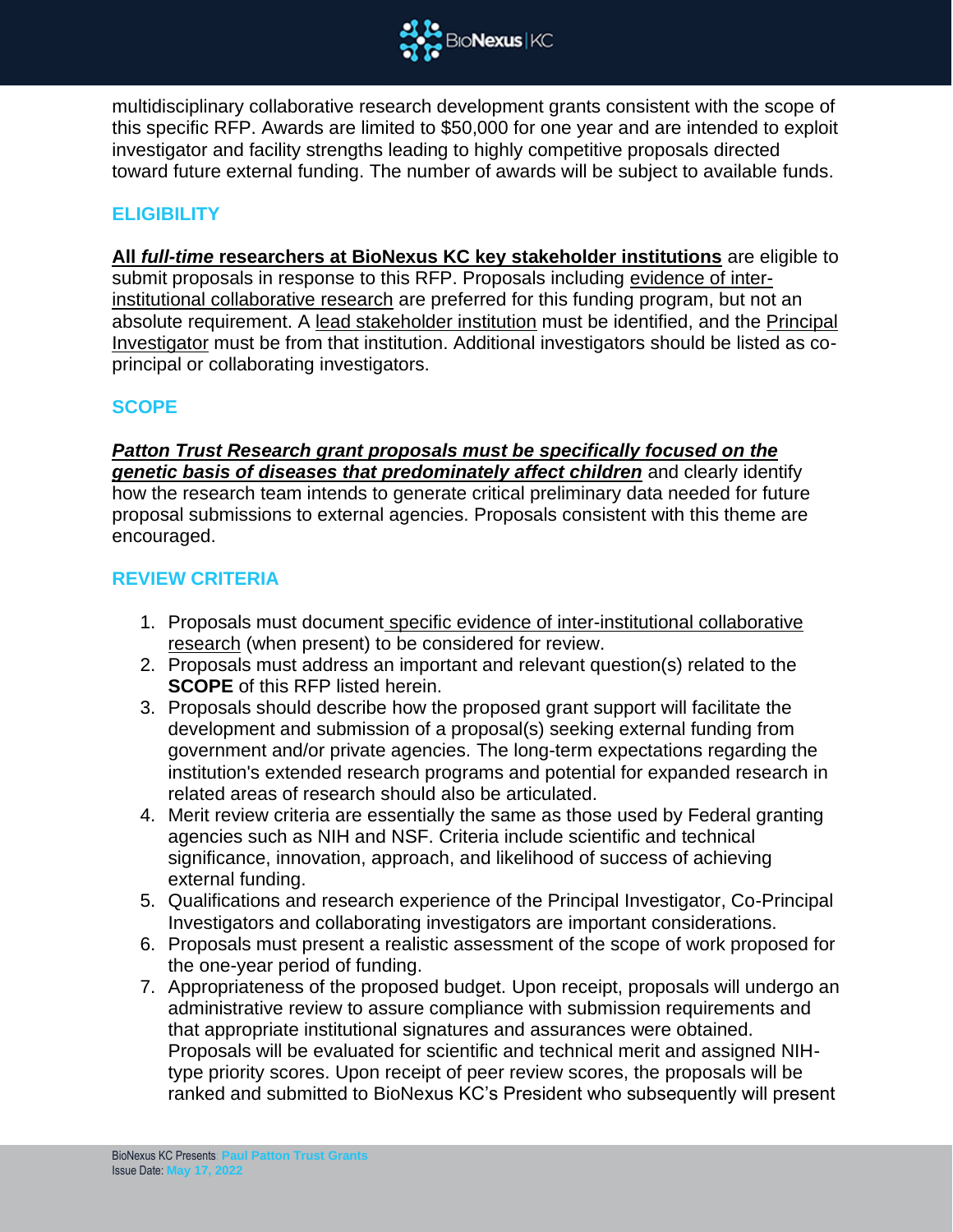

recommendations for funding to the Board of Directors. Final award decisions will be made based on priority scores, recommendations, and available funds.

# **APPLICATION PROCEDURES**

- A. An **original** one-page letter of intent in editable PDF format should be submitted to the office of Daniel Kennedy [\(dkennedy@bionexuskc.org\)](mailto:dkennedy@bionexuskc.org), Vice President, BioNexus KC, by **June 16th, 2022 before 5:00 pm.** Letters of intent must briefly describe the nature of the project, outline the features of the proposal, and identify the Principal Investigator (PI), Co-PIs, collaborating investigators, lead institution, and collaborating institutions. Letters of intent either must bear **original signatures** (digital or scanned) of all collaborating investigators or be accompanied by appropriate commitment letters, in PDF form, bearing **original signatures** (digital or scanned). PDF files containing documents bearing original signatures are allowable. **Fax copies will not be accepted.**
- B. PI's selected to submit full proposals will be notified via e-mail. Full proposals must be submitted to Daniel Kennedy, Vice President, BioNexus KC by **July 19th, 2022 before 5:00 p.m. Applications received after 5:00 will not be accepted.**
- C. Full proposals should use the latest version of PHS 398 forms available electronically at https://grants.nih.gov/grants/funding/phs398/phs398.html. Institutional administrative review and approval of applications by all applicable stakeholder institutions must be completed prior to submission. A PDF copy with signed approval from the lead institution's signatory official must be submitted to BioNexus KC prior to the stated deadline for full consideration.
- D. Strict compliance to the following criteria is necessary in preparing the proposal:
	- a. The Face Page should identify only the lead institution and Principal Investigator in addition to other required information about the lead institution.
	- b. The Description, Performance Sites, and Key Personnel should clearly detail collaborating investigators and institutions.
	- c. The Detailed Budget for the Initial Budget Period Page must be used and should reflect the following:
		- i. Requests may be up to \$50,000 for one year.
		- ii. Salary and fringe benefits may be requested and must be in accord with set institutional guidelines.
		- iii. Indirect cost rates may not exceed 10%. Indirect costs must be included within the \$50,000 limit.
		- iv. Equipment requests may not exceed 20% of the total request.
		- v. The budget and budget justification should only represent funds requested of BioNexus KC.
	- d. Separate budget justification page must follow the budget page and detail the rationale for all budget requests. Supply items should be summarized within major categories (e.g. photographics, tissue culture, etc.)
	- e. DO NOT INCLUDE the Budget for Entire Proposed Period of Support Page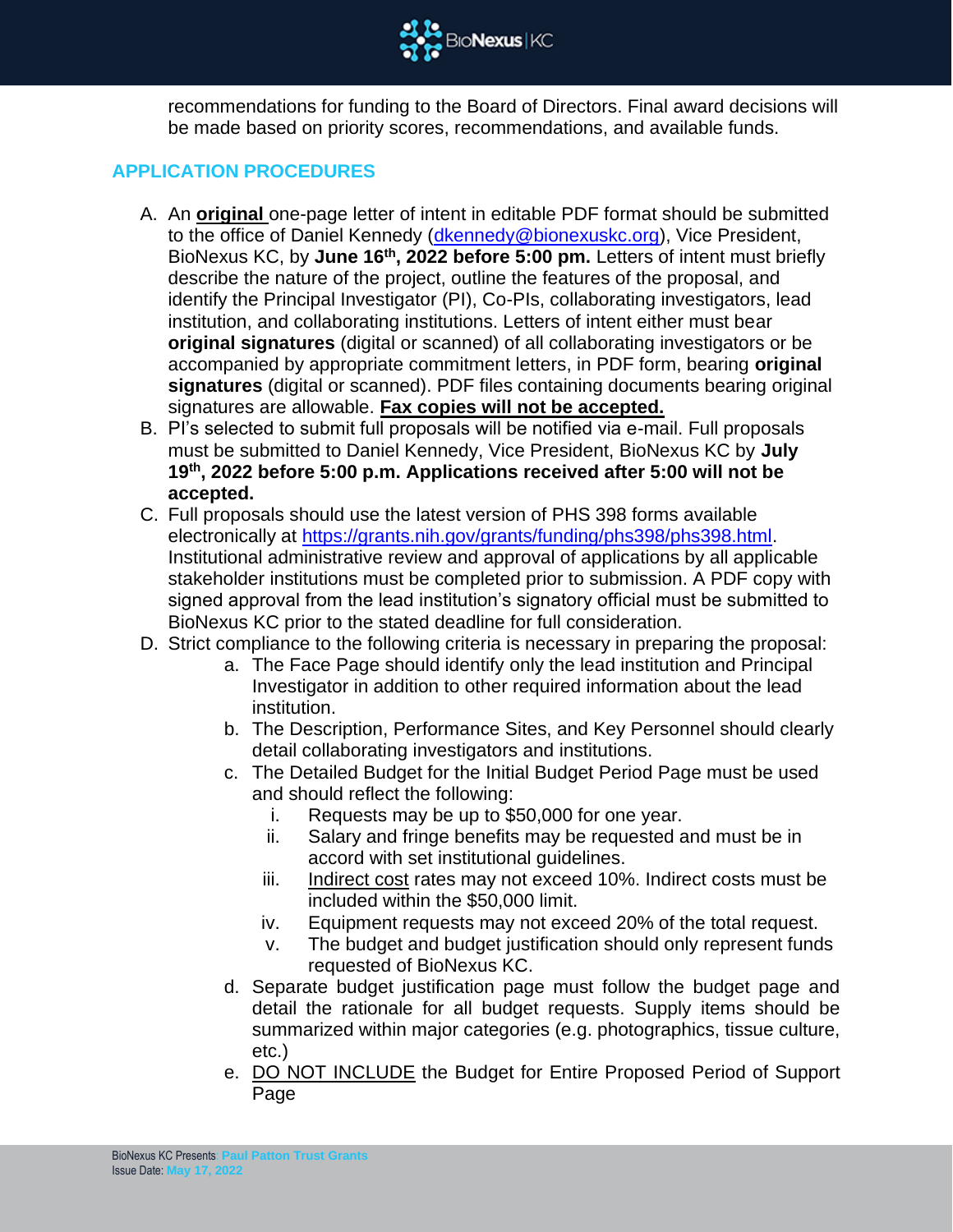

- f. The NIH biographical sketch form 398/2590, (also found at http://grants.nih.gov/grants/forms/biosketch.htm) must be used for each investigator. The Principal Investigator's Biographical Sketch Format Pages must be first followed alphabetically (last name) by all other investigators. The biosketches must be provided as an appendix.
- g. The Resources Format Page must detail resources that are to be used at the collaborating institutions toward completion of the project. Use additional pages as necessary.
- h. DO NOT INCLUDE the Checklist Form Page and Personal Data Form Page
- i. The Research Plan must be no more than 10 single-spaced pages at 12 pt Arial or Times New Roman font with one-inch margins throughout. The research plan should include Specific Aims, Background and Significance, Preliminary studies (if any), and Research Design and Methods. Additional essential items may be included in appendices.
- j. Appendices must include the following:
	- i. A lay executive summary of the proposal that will be used as the primary document for submission by Dennis Ridenour, President, BioNexus KC when submitting funding recommendations to the Board of Directors. The lay summary should be succinct, not exceeding one page in length at 12 pt. Arial or Times new Roman font with one-inch margins throughout.
	- ii. Timeline Provide an estimated timeline for the project's major milestones, including communications activities.
	- iii. Proposed plan for publishing study results
	- iv. Potential for new innovations resulting from the project, intellectual property management/ownership, and pathways for commercialization
	- v. Signed letters of commitment, **with original signatures,** from each Co-PI and collaborative research investigator named in the budget must be provided as an appendix. **Signatures obtained on the original letter of intent cannot be substituted for this requirement**.
- E. IRB or IACUC approval is not required unless the proposal is funded. Funds will not be released until a final IRB or IACUC approval is received by BioNexus KC.
- F. The budget and budget justification should clearly delineate which costs will be incurred at each institution. One option is to submit a combined budget along with sub-budgets for each institution. Another option is to subcontract with collaborating institutions and provide the supporting budget form.

# **REVIEW PROCESS**

Proposals will undergo an initial administrative review by BioNexus KC staff to assure compliance with submission requirements detailed in the RFP. Proposals will then be evaluated for scientific and technical merit by peer review and assigned NIH-type priority scores (see [http://grants.nih.gov/grants/peer/peer.htm\)](http://grants.nih.gov/grants/peer/peer.htm).